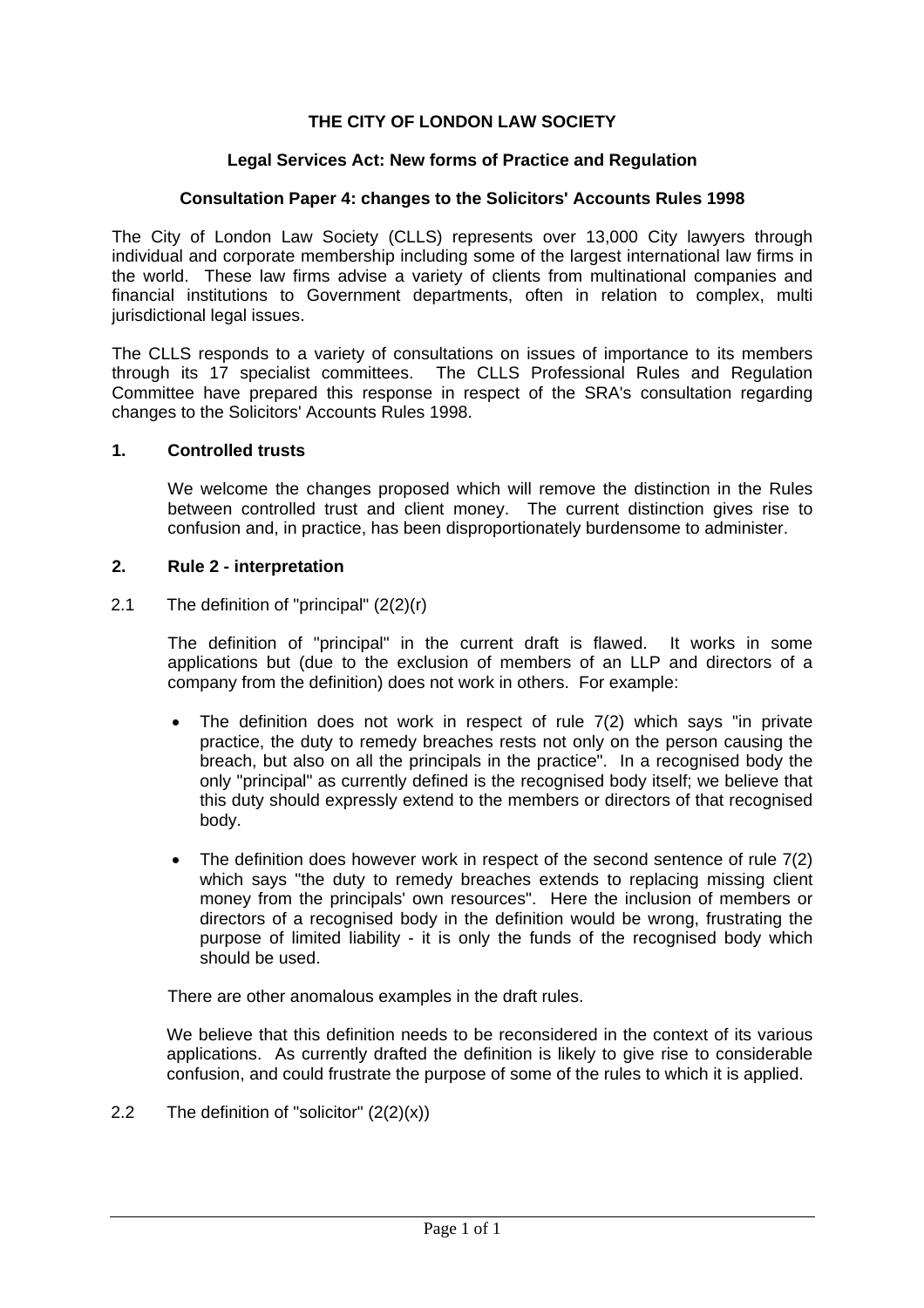Whilst appreciating that SAR 1998 does currently bind employees "in principle" by virtue of rule 4 note (i), we have concerns about the inclusion of employees in the definition of "solicitor" and the extension of the express application of the rules this entails.

We appreciate this is a mechanism designed to ensure the rules apply to all who work within a practice, however, we do not believe the consequences of this change have been properly thought through. For example, rule 1 (of the Solicitors' Code of Conduct 2007) says that the core duties must be complied with by a "solicitor", meaning all who work in the practice, whilst they only apply personally to solicitors in the narrowest sense under the Code. If the intention is to extend the regulatory reach of the Code to employees personally this should be made explicit through an amendment to rule 23 of the Code itself.

If the SRA is to extend its regulatory scope to non-solicitors it must be made very clear what is expected of them. Law firms will also need to gear up to meet the change and train their non-solicitor staff accordingly.

The rules should, as an overriding consideration, be proportionate. Rule 6 provides that the principals are responsible for compliance with rules by themselves and by their/its employees. On this basis there is an argument in favour of narrowing the express application of the rules rather than expanding it, leaving it to regulated principals to manage compliance by employees.

This matter is of great concern to our members; we would welcome the opportunity of discussing it further with you.

# 2.3 Employee

As discussed in [2.2,](#page-0-0) the definition of "solicitor" includes an employee of a recognised body or recognised sole practitioner; as a result, specific references to "employees" elsewhere in the rules are often superfluous. If the solicitor definition remains unaltered, specific reference to employees only where a provision expressly does not apply to them would be more appropriate.

The term "employee" is used in some of the definitions in rule 2, and throughout the rules, but is not defined. To avoid possible confusion we suggest that the terms "employee" and "employed" should be defined in rule 2.

# **3. Rule 15 - use of client account**

We are concerned that the changes made to rule  $15(2)(d)$ , dealing with the circumstances where a sum in lieu of interest is paid into the client account, can be construed as more restrictive.

The accounting software is used by many firms to calculate and apply sums due to clients in lieu of interest periodically and to all balances qualifying for interest under rule 24; these sums are transferred from the office account into the client account contemporaneously although the capital and/or interest may not be disbursed immediately.

The amended rule says "only client money may be paid into or held in a client account except …… a sum in lieu of interest which is paid into a client account to enable the solicitor to make a single payment from the client account of all money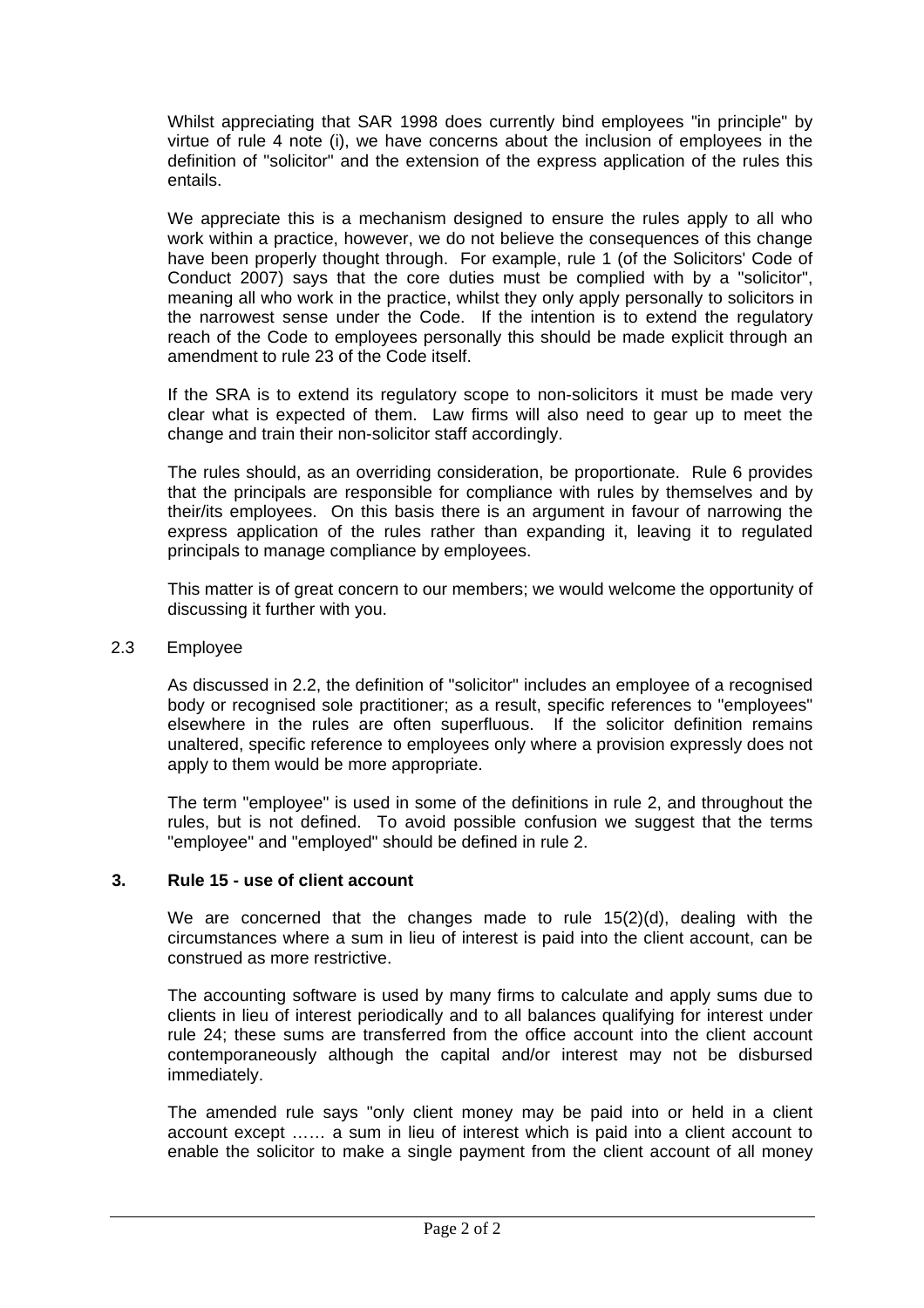owed to the client". We would like to ensure that this change does not have the effect of only permitting such payments into the client account where they coincide with the immediate disbursal of the capital and/or the interest.

The new reference to "a single payment" is unnecessary and may also present practical difficulties; funds are not always disbursed as a single payment. More often multiple payments are made by the solicitor, to more than one recipient, on behalf of the client.